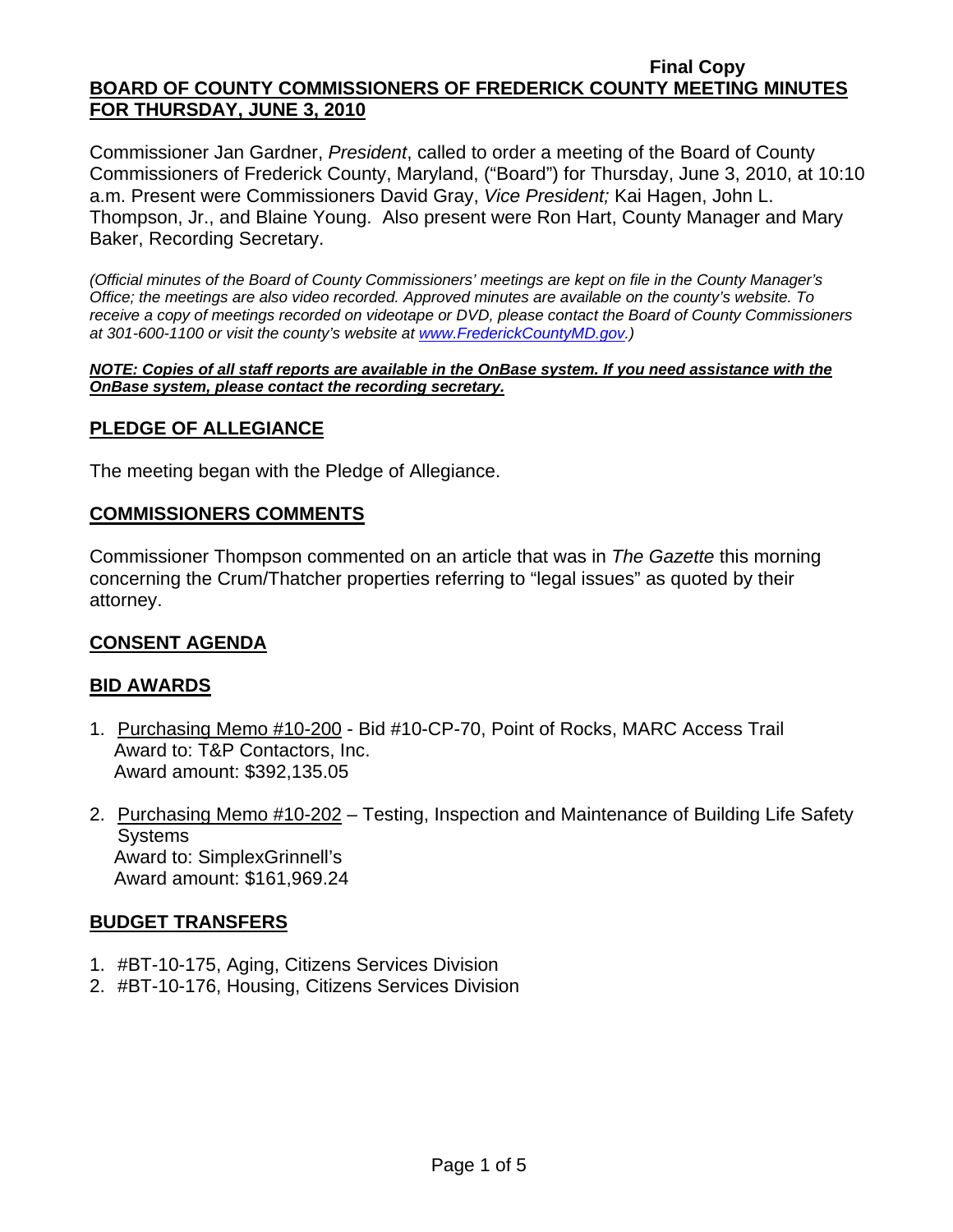## **CHANGE ORDER**

1. Boyers Mill Pump Station, Contract No. 204E-S, Change Order No. 10 - Rodney Winebrenner, Utilities and Solid Waste Management Division

### **GRANT**

1. Service Linked Housing Supplemental Grant for FY 2011 - Jenny Short, Citizens Services **Division** 

### **EASEMENT**

1. Point of Rocks MARC Access Trail Stormwater Management Declaration to Establish and Retain Easement - Bill Kosola, Public Works Division

### **LEASE AGREEMENT**

1. Lease Extension with Independent Hose Company and The City of Frederick - Austin Abraham, Management Services Division

Commissioner Gray moved approval of the consent agenda as presented. Commissioner Hagen seconded the motion that passed 5-0.

### **WORKSESSION**

## **Historic Preservation Ordinance Proposed Text Amendment - Janet Davis, Planning Division**

Ms. Davis presented the proposed text amendment.

Commissioner Gray moved to take the proposed text amendment to public hearing as presented. Commissioner Hagen seconded the motion that passed 5-0.

### **ADMINISTRATIVE BUSINESS**

## **Proposed Village Center Zoning Text Amendment - Board of County Commissioners**

Commissioner Gardner presented the proposed text amendment.

Commissioner Gray moved not to proceed with the requested text amendment. Commissioner Hagen seconded the motion that passed 5-0.

### **COMMISSIONERS COMMENTS**

None.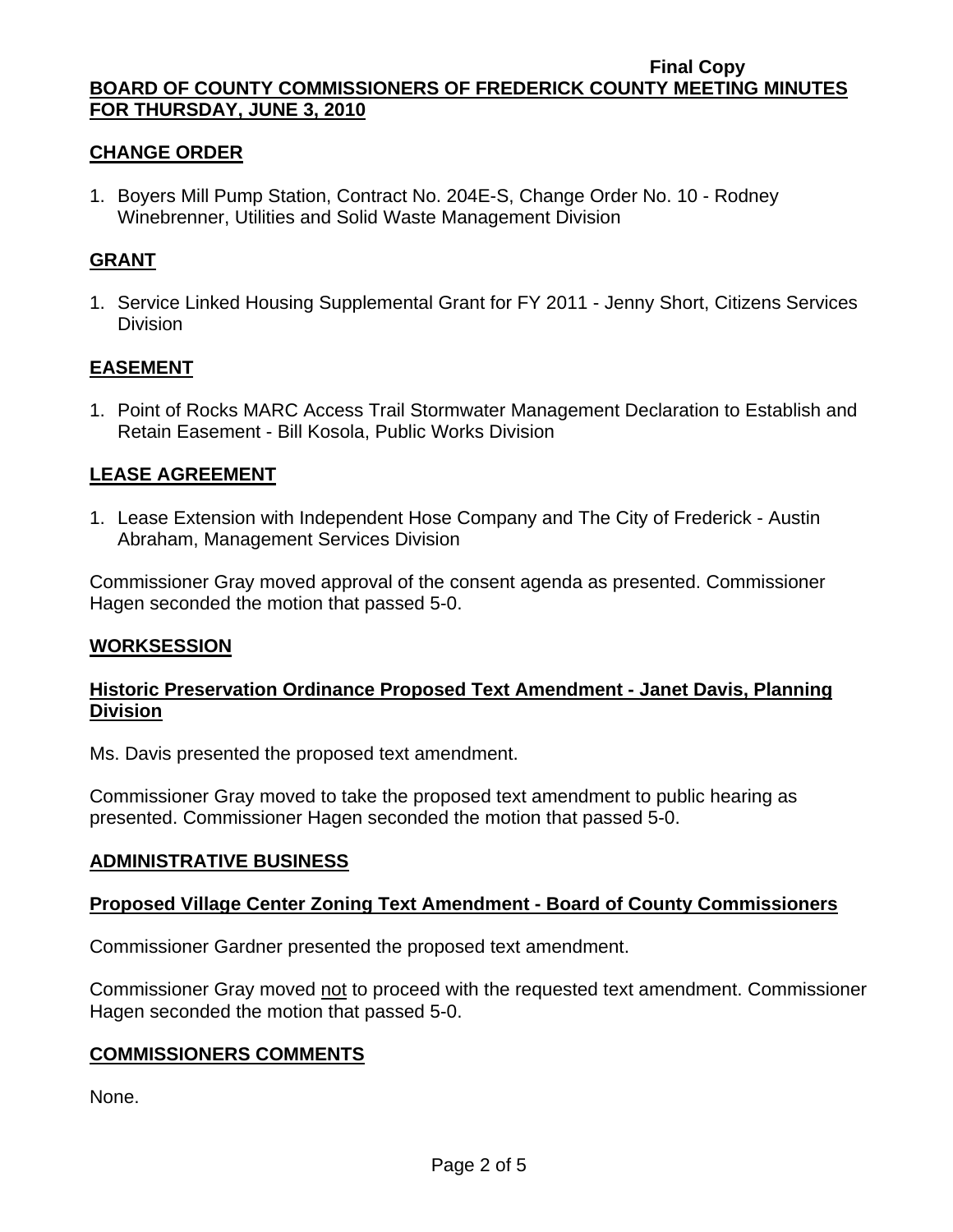## **PUBLIC COMMENTS**

None.

### **QUESTIONS - PRESS**

None.

## **CLOSED SESSION**

Commissioner Young moved to proceed into closed session in accordance with Maryland Annotated Code State Government Article § 10-508(a)(1)To discuss: (i) The appointment, employment, assignment, promotion, discipline, demotion, compensation, removal, resignation, or performance evaluation of appointees, employees, or officials over whom it has jurisdiction; or (ii) Any other personnel matter that affects one or more specific individuals. Commissioner Gray seconded the motion that passed 5-0.

## **ADJOURN**

The meeting adjourned at 10:30 a.m.

Mary E. Baker Recording Secretary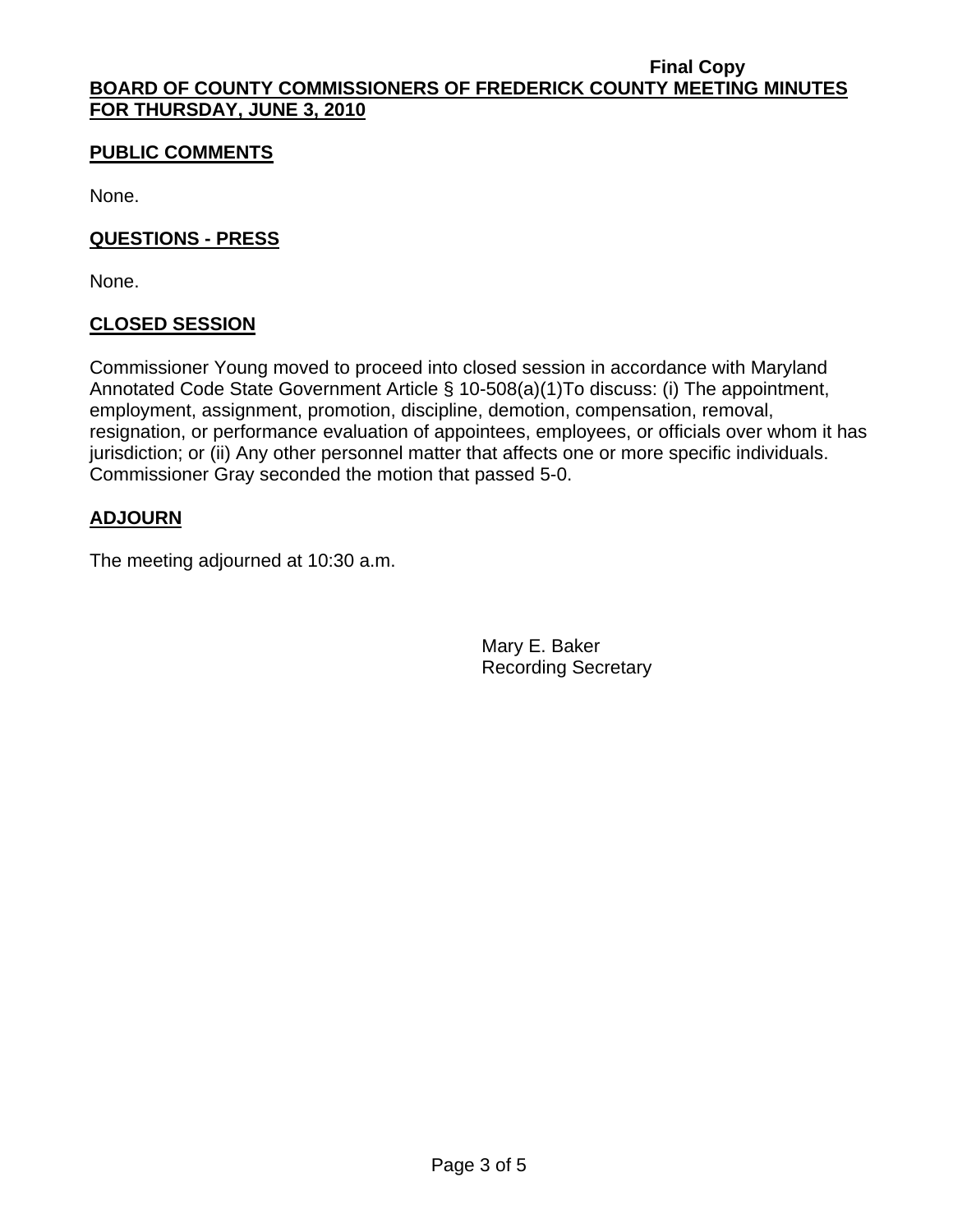## **FORM OF STATEMENT FOR CLOSING THE MEETING OF THURSDAY, JUNE 3, 2010**

# **STATUTORY AUTHORITY TO CLOSE SESSION**

## **State Government Article §10-508(a):**

(1)To discuss: (i) The appointment, employment, assignment, promotion, discipline, demotion, compensation, removal, resignation, or performance evaluation of appointees, employees, or officials over whom it has jurisdiction; or (ii) Any other personnel matter that affects one or more specific individuals.

## **Motion:**

Commissioner Young moved to proceed into closed session in accordance with Maryland Annotated Code State Government Article § 10-508(a)(1)To discuss: (i) The appointment, employment, assignment, promotion, discipline, demotion, compensation, removal, resignation, or performance evaluation of appointees, employees, or officials over whom it has jurisdiction; or (ii) Any other personnel matter that affects one or more specific individuals. Commissioner Gray seconded the motion that passed 5-0.

## **Time and Location:**

11:40 a.m. – Third Floor Meeting Room

 $\overline{a}$ 

## **Topic to be Discussed:**

To consider the appointment of individuals to county committees.

Mary Baker Recording Secretary